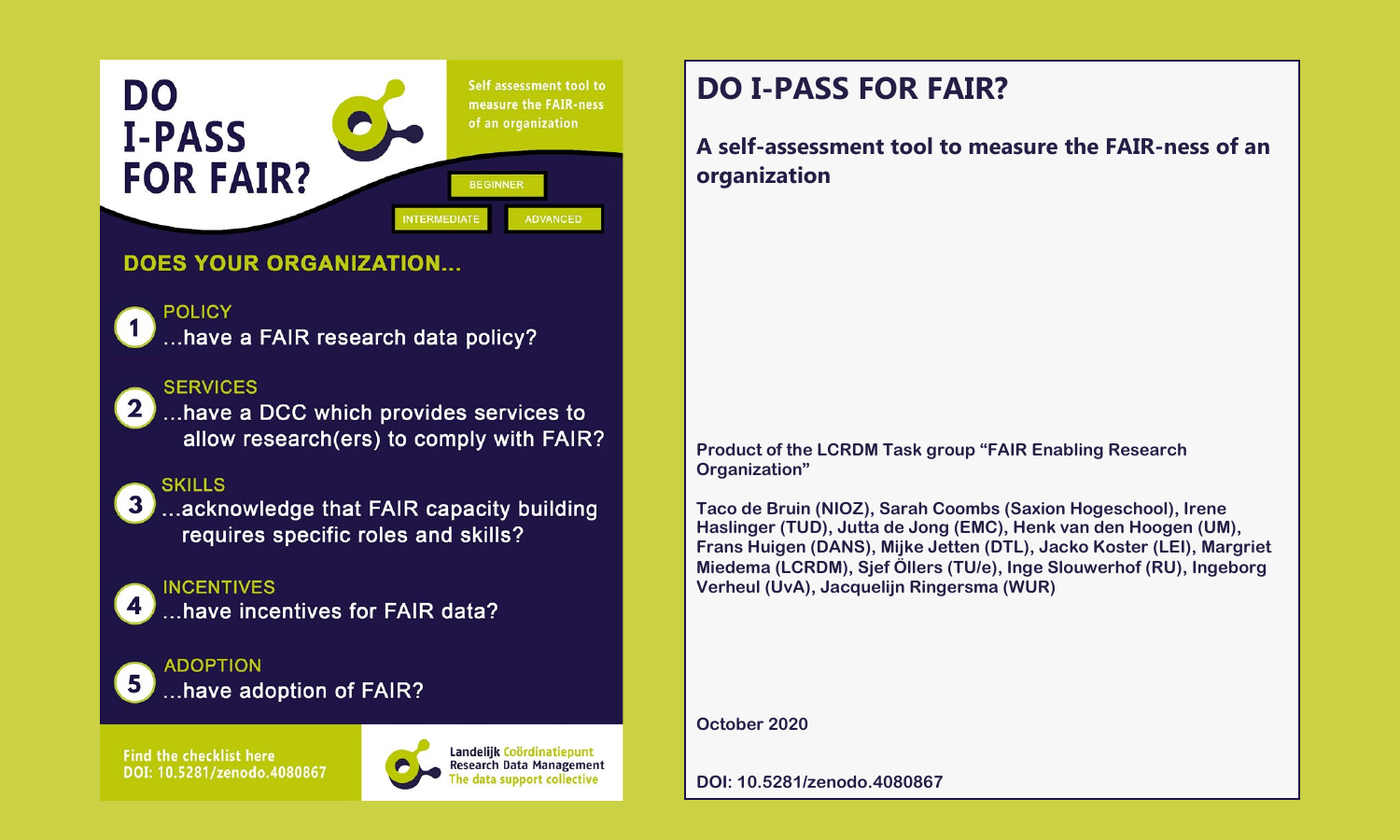

## **The DO I-PASS FOR FAIR, self-assessment tool for organizations**

The 15 FAIR data principles are intended to be applied to a dataset, but the acronym FAIR is also used as an adjective for other (digital) matters, such as FAIR data stewardship, FAIR data infrastructure and FAIR data services. Moreover, in the context of Open Science and scientific integrity, more and more Dutch universities and research organizations discuss a FAIR organization as an important goal, thus implementing RDM practices and support with the FAIR principles as a main driver.

Triggered by this use of the acronym FAIR for organizations, an LCRDM (National Coordination Point Research Data Management) task group explored the definition, characteristics and principles of a so-called 'FAIR enabling organization'. The task group delivered two products: (1) a definition for a FAIR enabling organization and (2) a self-assessment tool to evaluate the FAIR-ness of a research organization (research institute, university or university of applied sciences).

This self-assessment tool is a simple instrument, presented in this editable PDF form. By answering the questions and evaluating the level (beginner, intermediate, or advanced) at which you assess the performance of your organization, you will be able to define the actual FAIR-ness. In addition you can define a Road Map to become a FAIR Enabling Research Organization using the information in de more advances level(s).

**A FAIR Enabling Research Organization (FERO) is a research organization with a dedicated staff of data professionals and that has implemented policies on technical, infrastructural and organizational facilities and services to enable the researchers to create and publish FAIR data as a result of their research.**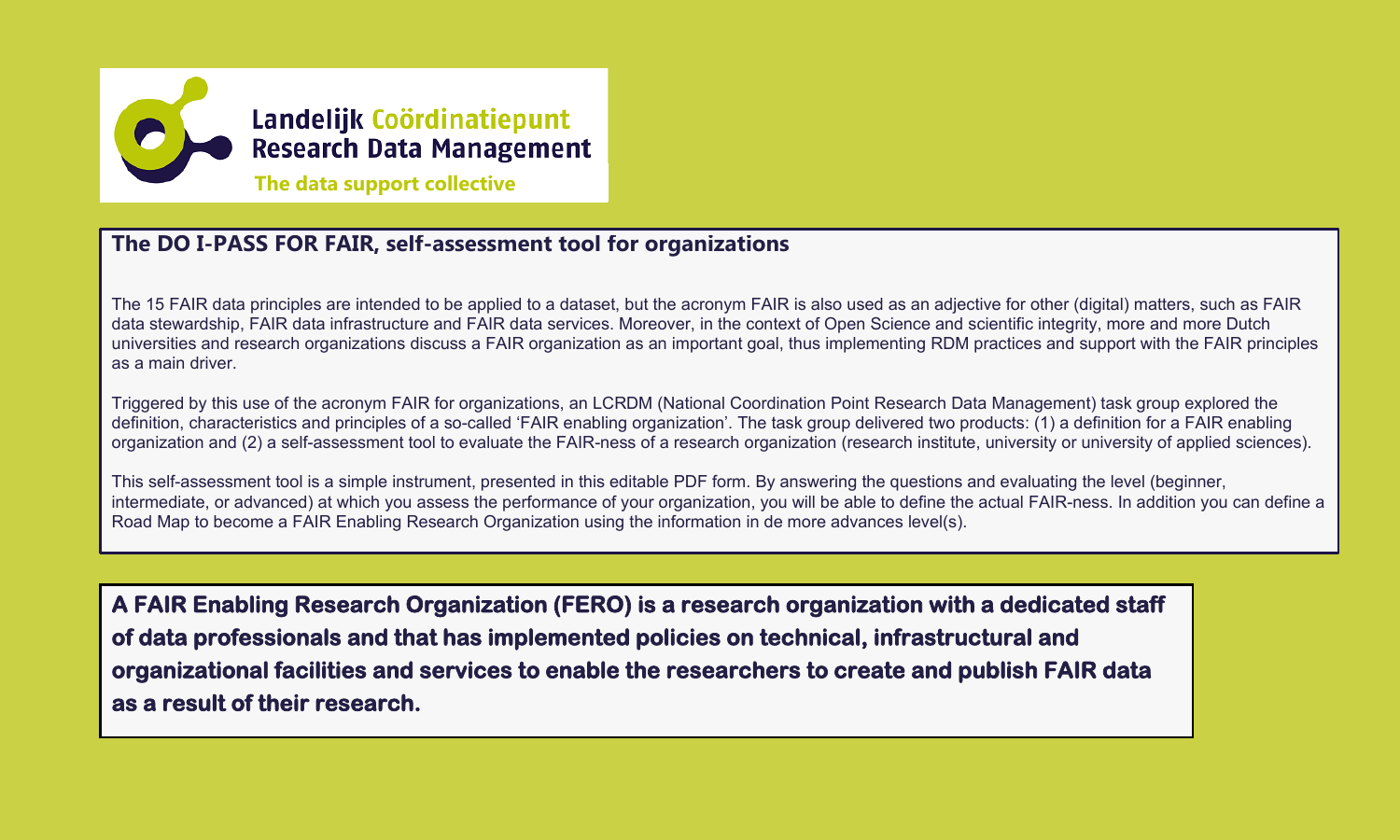|           |                                                                                                                     | <b>Beginner</b>                                                                                                                 | <b>Intermediate</b>                                                                                                                                                                                                                                                          | <b>Advanced</b>                                                                                                                                                                                             | Score of our<br>institute                                                          | Comments/Actions |  |  |  |  |
|-----------|---------------------------------------------------------------------------------------------------------------------|---------------------------------------------------------------------------------------------------------------------------------|------------------------------------------------------------------------------------------------------------------------------------------------------------------------------------------------------------------------------------------------------------------------------|-------------------------------------------------------------------------------------------------------------------------------------------------------------------------------------------------------------|------------------------------------------------------------------------------------|------------------|--|--|--|--|
|           | Policy: Does your organization (institute / university (of applied sciences)) have a FAIR research data policy?     |                                                                                                                                 |                                                                                                                                                                                                                                                                              |                                                                                                                                                                                                             |                                                                                    |                  |  |  |  |  |
| 1.        | Are the FAIR principles<br>explicitly mentioned in the data<br>(or research data) policy of<br>your organization?   | The FAIR principles<br>are not explicitly<br>mentioned, but there<br>is a reference to<br>sustainable and long<br>term storage. | The F and A principle are<br>explicitly mentioned.                                                                                                                                                                                                                           | All FAIR principles are<br>explicitly mentioned (or<br>there is an explicit<br>reference to the<br>overarching Open Science<br>concept).                                                                    | $\Box$ Beginner<br>Intermediate<br>$\Box$<br>$\Box$ Advanced                       |                  |  |  |  |  |
| <b>2.</b> | Is the general research data<br>policy translated into<br>faculty/institutes specific data<br>policies?             | Less than 20% of<br>the faculties or sub-<br>units have a specific<br>policy.                                                   | 20-80% of the faculties or sub-<br>units have a specific policy.                                                                                                                                                                                                             | More than 80% of the<br>faculties or sub-units have<br>a specific policy.                                                                                                                                   | $\Box$ Beginner<br>$\Box$ Intermediate<br>$\Box$ Advanced<br>$\Box$ Not applicable |                  |  |  |  |  |
| 3.        | Is the general research data<br>policy supported by dedicated<br>service units (e.g. DCC) ?                         | There are dedicated<br>staff members<br>responsible for the<br>implementation of<br>the services.                               | There is a dedicated central<br>organizational unit (either<br>virtual or physical) to provide<br>services needed to execute<br>the policy. However some<br>conditions like very large data<br>sets, or FAIR vocabularies are<br>still not fully covered in the<br>services. | We provide and/or<br>facilitate all services for all<br>aspect, also for domain<br>specific interoperability<br>standards and storing<br>large data.                                                        | $\Box$ Beginner<br>$\Box$<br>Intermediate<br>$\Box$ Advanced                       |                  |  |  |  |  |
| 14.       | Which means and channels are<br>used to communicate the<br>research data policy and<br>services to the researchers? | We have a website<br>that contains all<br>information, and in<br>addition we have a<br>central (online)<br>helpdesk.            | On top of a website with all<br>information and a central<br>(online) helpdesk, we provide<br>regular workshops, webinars<br>and training events.                                                                                                                            | On top of a website with all<br>information, a central<br>(online) helpdesk and<br>regular workshops,<br>webinars & training events,<br>new researchers are<br>informed of the data policy<br>upon arrival. | $\Box$<br><b>Beginner</b><br>$\Box$<br>Intermediate<br>$\Box$ Advanced             |                  |  |  |  |  |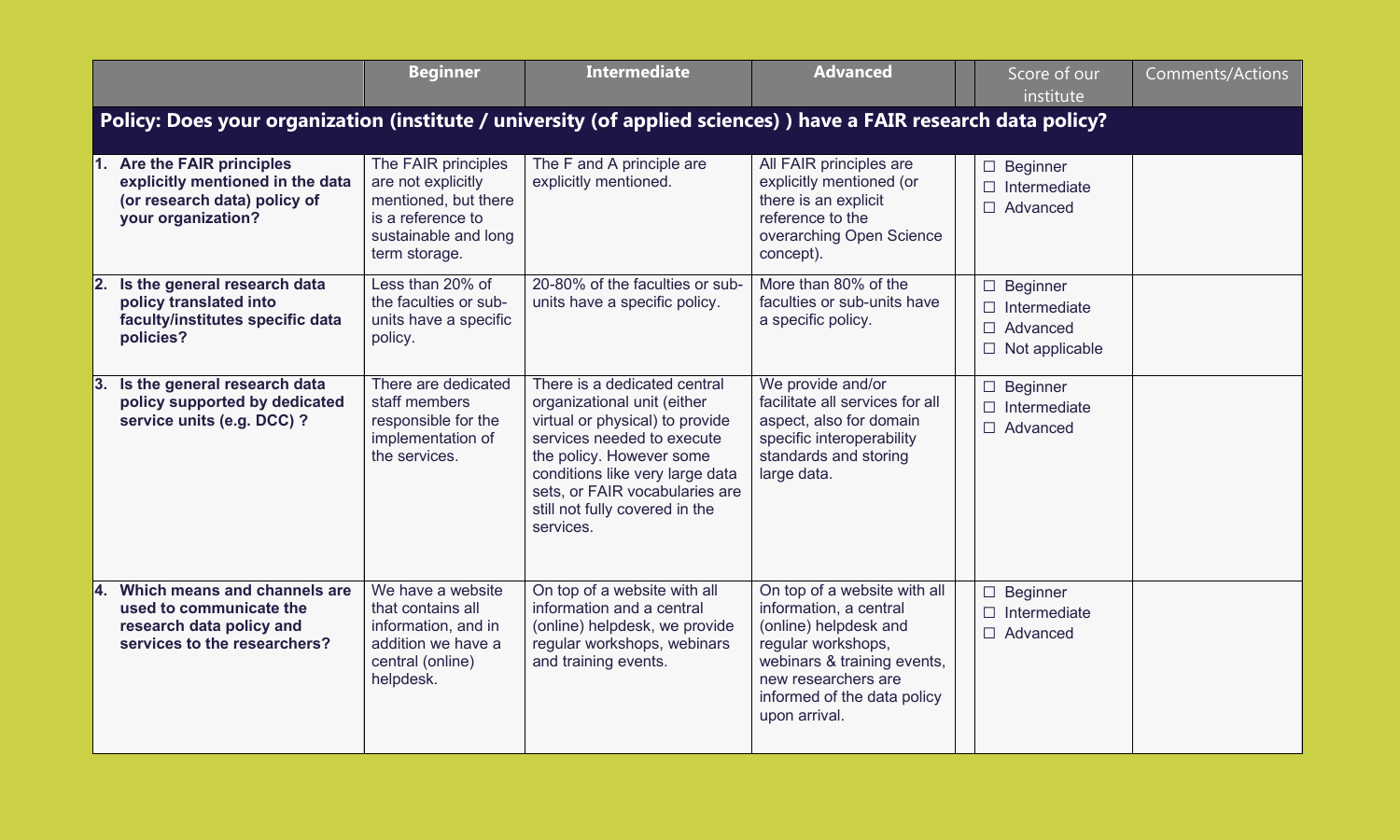|                                                                                                                                         | <b>Beginner</b>                                                                                                                            | <b>Intermediate</b>                                                                                                                                                          | <b>Advanced</b>                                                                                                                                                                                                                   | Score of our<br>institute                                                   | Comments/Actions |  |  |  |
|-----------------------------------------------------------------------------------------------------------------------------------------|--------------------------------------------------------------------------------------------------------------------------------------------|------------------------------------------------------------------------------------------------------------------------------------------------------------------------------|-----------------------------------------------------------------------------------------------------------------------------------------------------------------------------------------------------------------------------------|-----------------------------------------------------------------------------|------------------|--|--|--|
| Services: Does your organization have a (virtual) DCC which provides services (including infrastructure) to allow researchers to        |                                                                                                                                            |                                                                                                                                                                              |                                                                                                                                                                                                                                   |                                                                             |                  |  |  |  |
| comply with FAIR?<br>5. Which services does your<br>organization provide in order<br>for researchers to comply with<br>the F principles | We provide or refer<br>to a service to<br>deliver a PID for a<br>data set                                                                  | We provide or refer to service<br>for PID and adding metadata<br>(including reference to the<br>dataset).                                                                    | On top of adding PIDs and<br>metadata, we provide or<br>refer to a service to make<br>the data findable through<br>indexed resources.                                                                                             | $\Box$ Beginner<br>Intermediate<br>П<br>Advanced<br>$\Box$                  |                  |  |  |  |
| Which services does your<br>6.<br>organization provide in order<br>for researchers to comply with<br>the A principles?                  | We provide or refer<br>to a service with a<br>standard and open<br>communication<br>protocol as to<br>access the data.                     | We provide or refer to a<br>service to enable restricted<br>access to data and meta data<br>(authentication protocol)                                                        | Our organization as an<br>archiving policy, both on<br>data and meta data.                                                                                                                                                        | $\Box$ Beginner<br>Intermediate<br>$\Box$ Advanced                          |                  |  |  |  |
| Which services does your<br>7.<br>organization provide in order<br>for researchers to comply with<br>the A principles?                  | We provide or refer<br>to a service that<br>enriches the dataset<br>metadata,<br>referencing to other<br>datasets and articles<br>$(13)$ . | We provide or refer to a<br>service to attribute (meta)data<br>that use a formal, accessible,<br>shared, and broadly applicable<br>language for knowledge<br>representation. | We provide or refer to a<br>service to attribute<br>(meta)data that use<br>vocabularies that follow<br>FAIR principles in order to<br>facilitate machine<br>readability.                                                          | $\Box$ Beginner<br>Intermediate<br>П<br>П<br>Advanced                       |                  |  |  |  |
| Which services you're your<br>8.<br>organization provide in order<br>for researchers to comply with<br>the R principles?                | We provide advice<br>on licenses and<br>provide or refer a<br>service to add<br>licenses in the<br>metadata                                | We monitor the reuse of our<br>data, both within the institute<br>as well as outside                                                                                         | We perform quality control<br>on the (meta)data, e.g.<br>adequate read me file as<br>to assure that somebody<br>else can actually reuse the<br>data. We assure that<br>(meta)data meet domain-<br>relevant community<br>standards | $\Box$ Beginner<br>$\Box$ Intermediate<br>$\Box$ Advanced<br>$\Box$ Not yet |                  |  |  |  |
| 9.<br>Which services does your<br>organization offer on Research<br><b>Software Management?</b>                                         | We leave it to the<br>researchers (i.e.: no<br>service).                                                                                   | We have research software<br>engineers (i.e.: dedicated<br>professionals employed).                                                                                          | We distinguish between<br>'Software to be reused'<br>and 'For reproduction'; we<br>offer advice on licensing,<br>and we archive in the<br>appropriate repositories<br>(e.g. GitHub, GitLab,<br>Zenodo).                           | $\Box$ Beginner<br>Intermediate<br>П<br>$\Box$ Advanced                     |                  |  |  |  |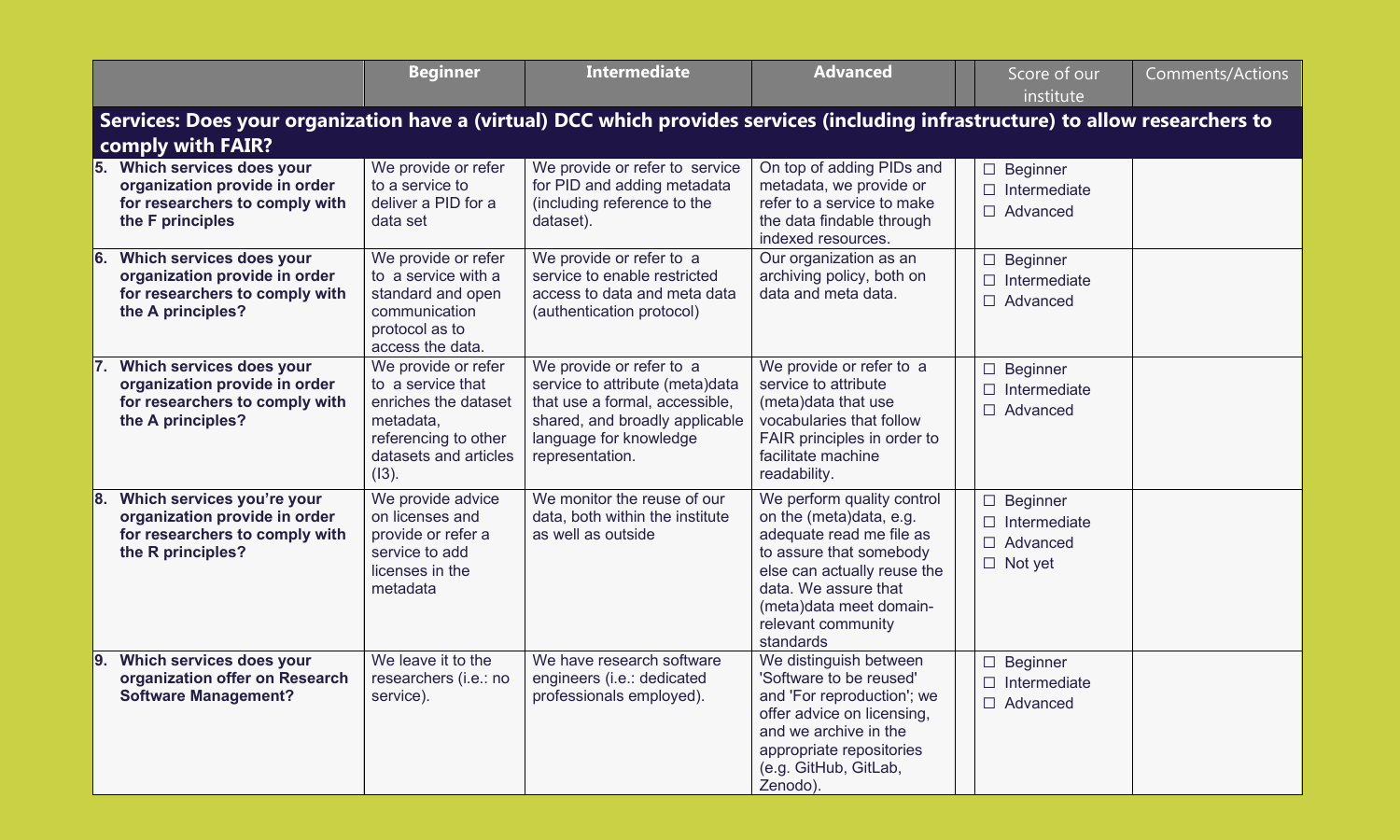|                                                                                                                                                                                                                                | <b>Beginner</b>                                                                                     | <b>Intermediate</b>                                                                                                                                                         | <b>Advanced</b>                                                                                                                         |  | Score of our<br>institute                                       | <b>Comments/Actions</b> |  |  |
|--------------------------------------------------------------------------------------------------------------------------------------------------------------------------------------------------------------------------------|-----------------------------------------------------------------------------------------------------|-----------------------------------------------------------------------------------------------------------------------------------------------------------------------------|-----------------------------------------------------------------------------------------------------------------------------------------|--|-----------------------------------------------------------------|-------------------------|--|--|
| Skills: Does your organization acknowledge that FAIR capacity building requires specific roles and skills?                                                                                                                     |                                                                                                     |                                                                                                                                                                             |                                                                                                                                         |  |                                                                 |                         |  |  |
| 10. Does your organization have a<br>job description in place for the<br>different roles in data<br>stewardship? If so, are there<br>training standards and/or<br>certificate requirements in<br>place for data stewards?      | We are in the<br>process of<br>recognizing the<br>different roles within<br>Data stewardship        | We have functions and role<br>descriptions. We know how<br>many of each is needed. We<br>provide ad hoc trainings for<br>the Data stewardship staff at<br>different levels. | We have functions and<br>descriptions, and we have<br>a training program for the<br>different levels of Data<br>Stewards.               |  | $\Box$ Beginner<br>Intermediate<br>$\Box$<br>Advanced           |                         |  |  |
| 11. Does your organization<br>explicitly finance data science<br>and data stewardship roles?                                                                                                                                   | <b>Budget is allocated</b><br>for Data Stewardship<br>(centrally) or Data<br>Management<br>support. | Besides centrally allocated<br>budget, Data Stewardship<br>support research units of<br>projects are budgeted locally<br>(on faculty/research group<br>level).              | Both central and local<br>budget is allocated, and<br>the organization invests in<br>Data Science innovation<br>(and similar subjects). |  | <b>Beginner</b><br>$\Box$<br>Intermediate<br>$\Box$<br>Advanced |                         |  |  |
| 12. How many Data<br><b>Stewards/Managers/</b><br><b>Research Supporters (strategic,</b><br>generic, embedded, centrally)<br>(but not RSE or data scientist)<br>does your organization have in<br>relation to scientific staff | 1 fte in relation to<br>500 scientific staff.<br>including PhD (or<br>even less)                    | 1 fte in relation to 100-500 fte<br>scientific staff (including PhD)                                                                                                        | 1 fte in relation to scientific<br>staff or even more 100 fte<br>scientific staff (including<br>PhD)                                    |  | <b>Beginner</b><br>$\Box$<br>Intermediate<br>П<br>П<br>Advanced |                         |  |  |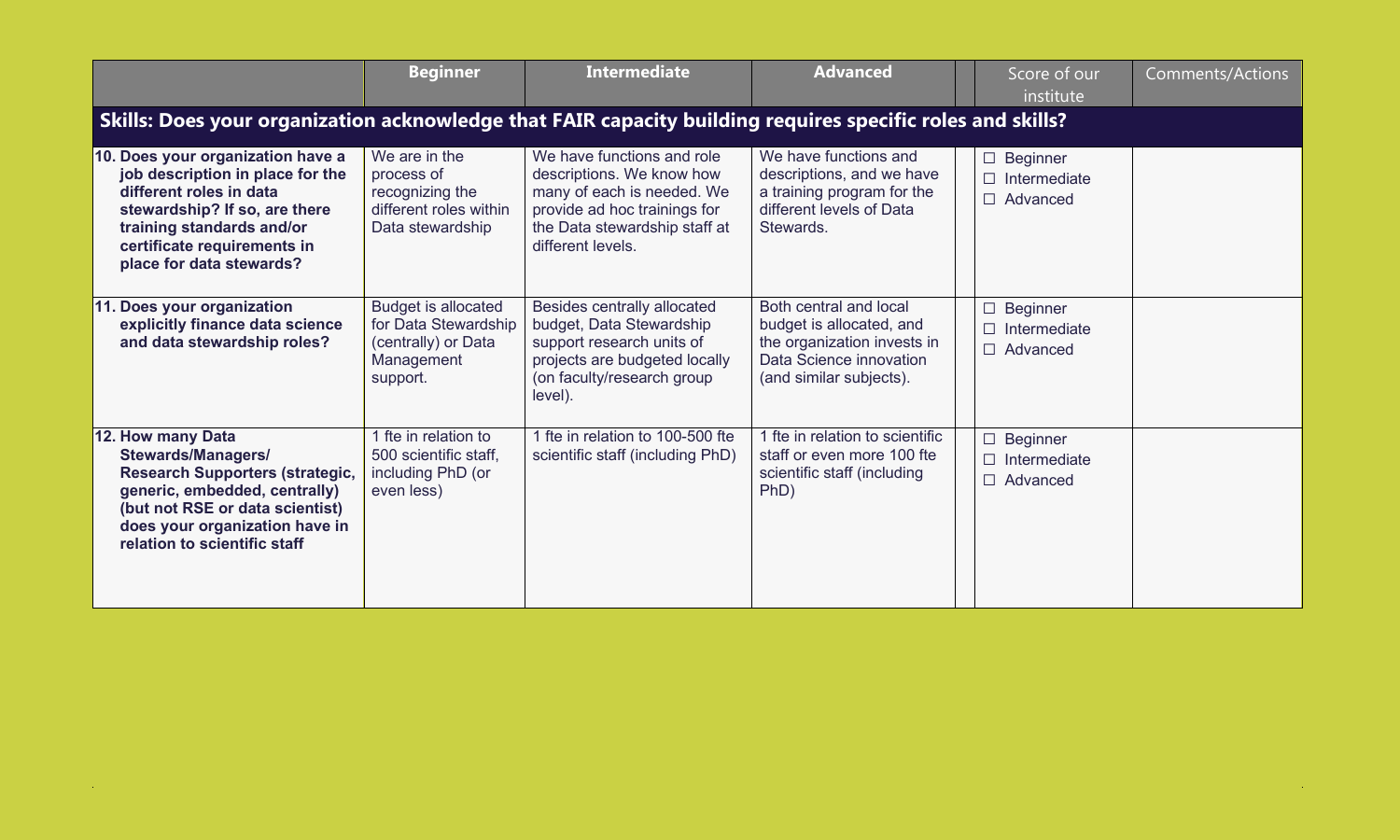|                                                                                                                                                                             | <b>Beginner</b>                                                                                                                                                                  | <b>Intermediate</b>                                                                                                                             | <b>Advanced</b>                                                                                                       | Score of our<br>institute                                          | Comments/Actions |  |  |  |  |
|-----------------------------------------------------------------------------------------------------------------------------------------------------------------------------|----------------------------------------------------------------------------------------------------------------------------------------------------------------------------------|-------------------------------------------------------------------------------------------------------------------------------------------------|-----------------------------------------------------------------------------------------------------------------------|--------------------------------------------------------------------|------------------|--|--|--|--|
| Incentives: Does your organization have incentives for FAIR data?                                                                                                           |                                                                                                                                                                                  |                                                                                                                                                 |                                                                                                                       |                                                                    |                  |  |  |  |  |
| 13. Is FAIR data recognized and<br>rewarded by your organization?<br>How (for instance with policy,<br>services, behavior and/or<br>adoption)?                              | All institute<br>employees must<br>endorse the Code of<br>Conduct for<br>Scientific Integrity<br>(e.g. through their<br>employment<br>contracts or<br>appointment<br>decisions). | FAIR data is part of the HR-<br>cycle, for example during<br>performance reviews.<br>Researchers are allocated<br>time to make their data FAIR. | In the recruitment and<br>selection of new<br>researchers, FAIR Data<br>practice is one of the<br>important criteria. | Beginner<br>$\Box$<br>$\Box$<br>Intermediate<br>$\Box$<br>Advanced |                  |  |  |  |  |
| 14. Does your organization offer or<br>take part in collaborations that<br>work on new tools, services,<br>expertise and other<br>components of the FAIR data<br>ecosystem? | We offer the basics<br>in tools and<br>expertise.                                                                                                                                | We have pilots with new<br>developments within the FAIR<br>ecosystem.                                                                           | Implementing and<br>innovating in<br>tools/solutions within the<br>FAIR ecosystem is<br>inherent to our institute.    | $\Box$<br>Beginner<br>Intermediate<br>П<br>$\Box$<br>Advanced      |                  |  |  |  |  |

 $\sim 10^7$ 

 $\sim 10^{-1}$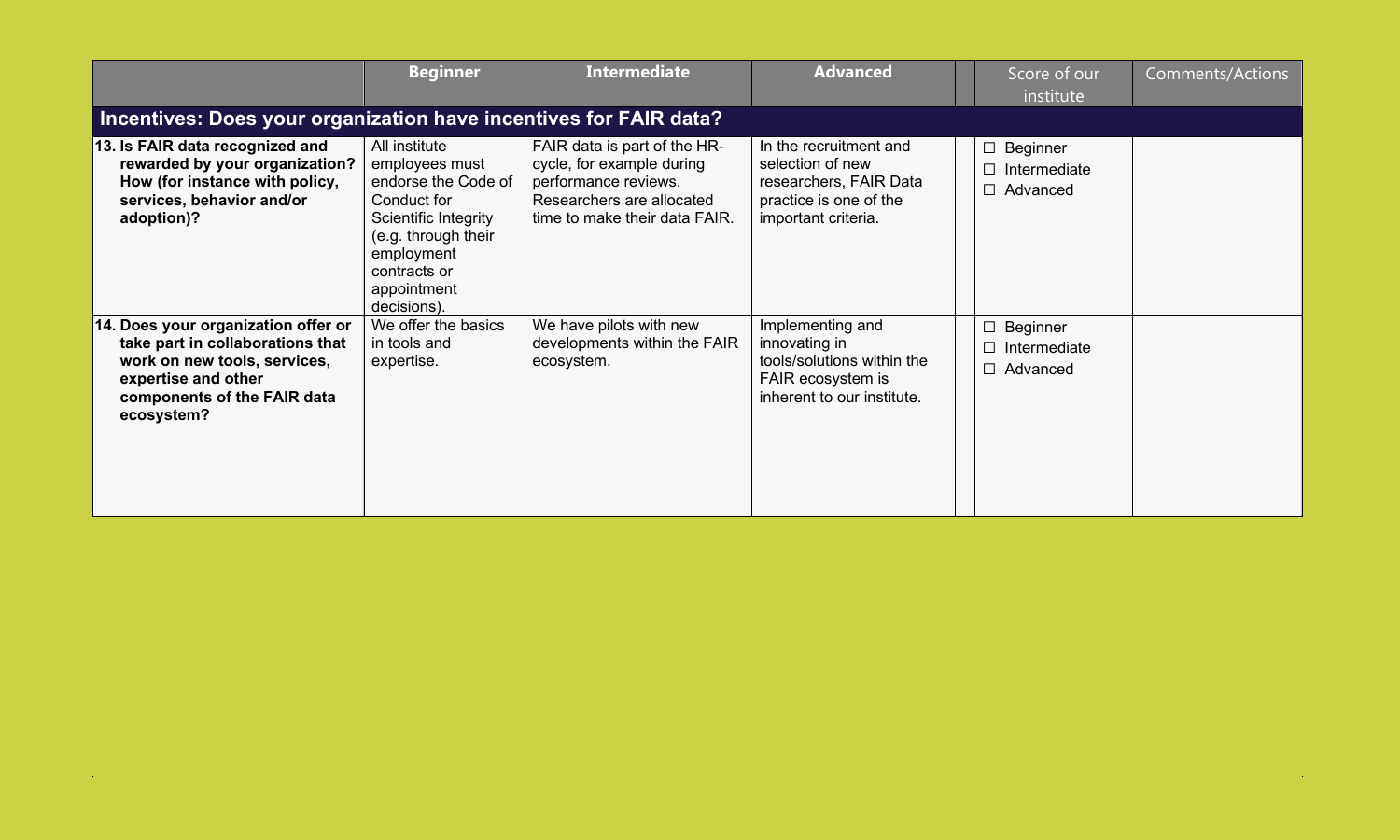|                                                                                                                                                                                                       | <b>Beginner</b>                                                                                               | <b>Intermediate</b>                                                                                  | <b>Advanced</b>                                                                 | Score of our<br>institute                                                 | <b>Comments/Actions</b> |  |  |  |  |
|-------------------------------------------------------------------------------------------------------------------------------------------------------------------------------------------------------|---------------------------------------------------------------------------------------------------------------|------------------------------------------------------------------------------------------------------|---------------------------------------------------------------------------------|---------------------------------------------------------------------------|-------------------------|--|--|--|--|
| <b>Adoption: Adoption of FAIR</b>                                                                                                                                                                     |                                                                                                               |                                                                                                      |                                                                                 |                                                                           |                         |  |  |  |  |
| 15. Does your organization include<br>FAIR data as a criterion in the<br>initial and continuous<br>evaluation process?                                                                                | FAIR data is a<br>criterion to evaluate<br>our general policy<br>and data policies of<br>faculties/institutes | FAIR data is a criterion in our<br>HR-cycles, and of our data<br>services (of the DCC)               | FAIR data is a criterion in<br>evaluating HR, policies<br>and (DCC) services    | $\Box$ Beginner<br>Intermediate<br>$\Box$<br>Advanced                     |                         |  |  |  |  |
| 16. Does your organization include<br>the subject of research data in<br>regular HR evaluations with<br>research staff?                                                                               | Subject of research<br>data not discussed                                                                     | HR Policy requires executives<br>to monitor the adoption of<br>research data management<br>policies. | Research data<br>management is a regular<br>element in the evaluation<br>cycle. | <b>Beginner</b><br>$\Box$<br>Intermediate<br>$\Box$<br>Advanced           |                         |  |  |  |  |
| 17. Does your organization have<br>formal regular evaluations of<br>the relevance and quality of all<br>services needed to support the<br>data policy                                                 | Irregular (ad hoc),<br>only in response to<br>requests                                                        | Simultaneous with the SEP or<br>comparable equivalent (every<br>5-6 years)                           | Every two years                                                                 | Beginner<br>$\Box$<br>Intermediate<br>$\Box$<br>$\Box$<br>Advanced        |                         |  |  |  |  |
| 18. How much of your<br>organizations scientific<br>publications contain a DOI (or<br>other PID) reference to the data<br>underlying the publication over<br>the last publication year (now<br>2019)? | $<$ 20% of the<br>publications contain<br>references to the<br>underlying data.                               | 20-80% of the publications<br>contain references to the<br>underlying data.                          | >80% of the publications<br>contain references to the<br>underlying data.       | <b>Beginner</b><br>$\Box$<br>Intermediate<br>$\Box$<br>$\Box$<br>Advanced |                         |  |  |  |  |
| 19. Does your DCC know the<br>amount of data, the number of<br>datasets produced within your<br>organization e.g. in the last<br>year?                                                                | no idea, but I<br>think/assume we<br>have an overview of<br>less than 20 %                                    | we know at least half                                                                                | we have an almost<br>complete overview                                          | Beginner<br>$\Box$<br>Intermediate<br>П<br>$\Box$<br>Advanced             |                         |  |  |  |  |

**College**